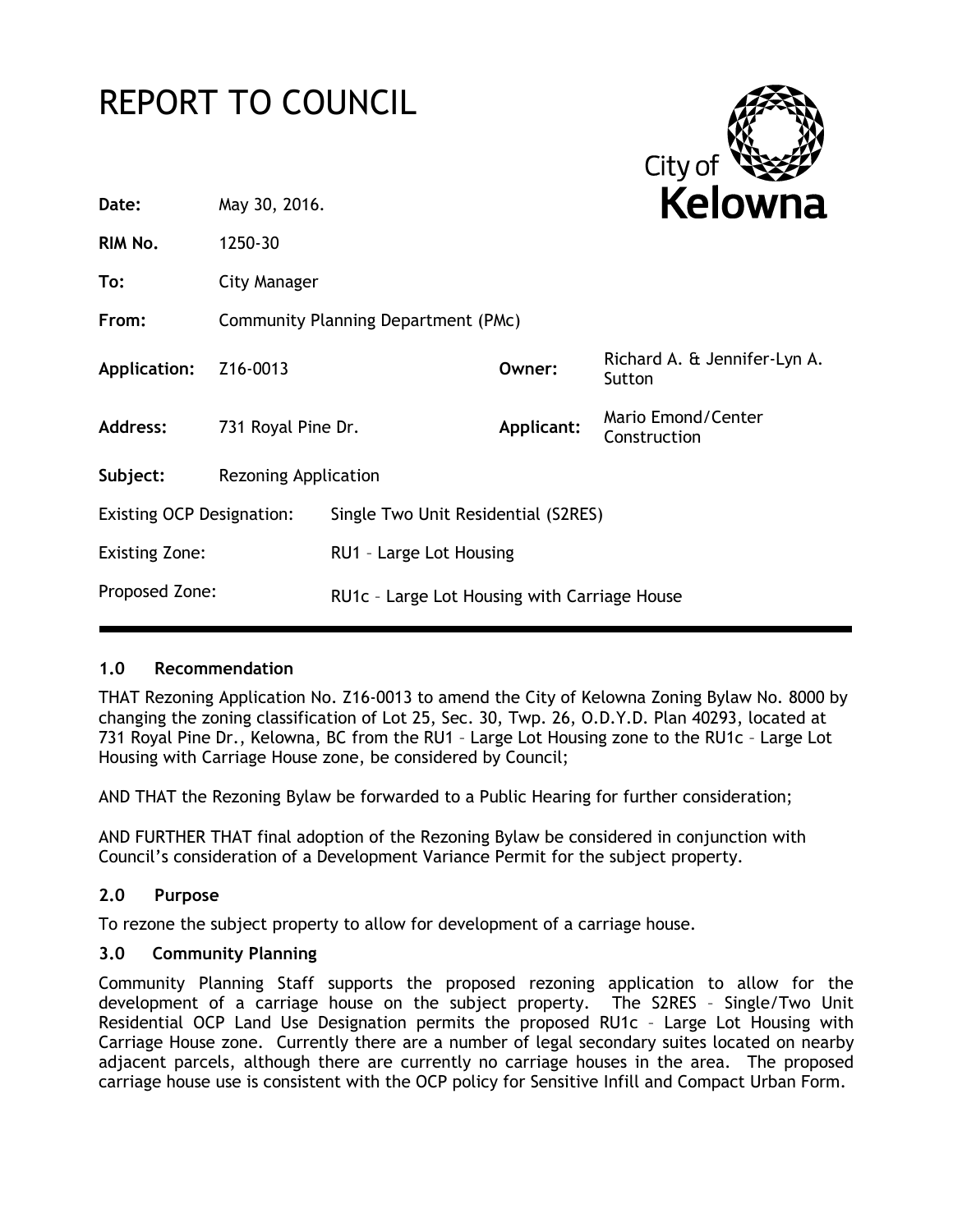Council Policy No. 367 with respect to public consultation was undertaken by the applicant. All adjacent neighbours within a 50m radius were provided with a circulation package in regards to the development.

The applicant has reduced the size of the proposed carriage house to a 1 bedroom unit. This has reduced the overall footprint of the building, as well as reducing the overall length of the carriage house. The revised landscape plan also notes additional plantings along the northwest property line.

# **4.0 Proposal**

# 4.1 Background

The subject property was registered in 1988 and developed with single unit dwelling in 1989. In 1993 a swimming pool was added to the property. There had been a number of retaining walls constructed in the rear yard to create a level area for the pool, as well as a level area to the rear of the dwelling. In 2013, there was a major renovation to the kitchen.

# 4.2 Project Description

The applicant is proposing to replace the existing pool house, located behind the existing dwelling and adjacent to the pool, with a new structure that will have a carriage house developed on the upper level, and a mechanical room on the lower level to service the adjacent pool. As part of the redevelopment plan, the applicant is proposing to repair or replace the existing retaining walls as several of the existing walls are showing signs of cracking and failure.

Application for a Development Variance Permit has been made to address retaining walls that are greater in height than the maximum permitted wall height of 1.2m.

The proposed carriage house is designed as a single storey unit to be constructed on the level area adjacent to the swimming pool, created by a retaining wall. The southwest end of the carriage house is designed to be constructed on top of the mechanical room for the pool area, created by the exposed foundation and retaining wall at this location. Owing to this configuration, the measured height of the carriage house is 5.92m. which is greater than the maximum 4.8m height permitted. There has also been application made for a form and character Development Permit for the carriage house.

As part of the proposed site redevelopment, the applicant is also proposing to improve the landscaping of the property by cleaning up the existing landscaped areas, and introducing new plantings to the northwest and southeast property lines adjacent to the pool areas.

As noted in the attached notification letter, the owners are not intending to rent out the unit, but wish to use the carriage house as a guest house for friends and family.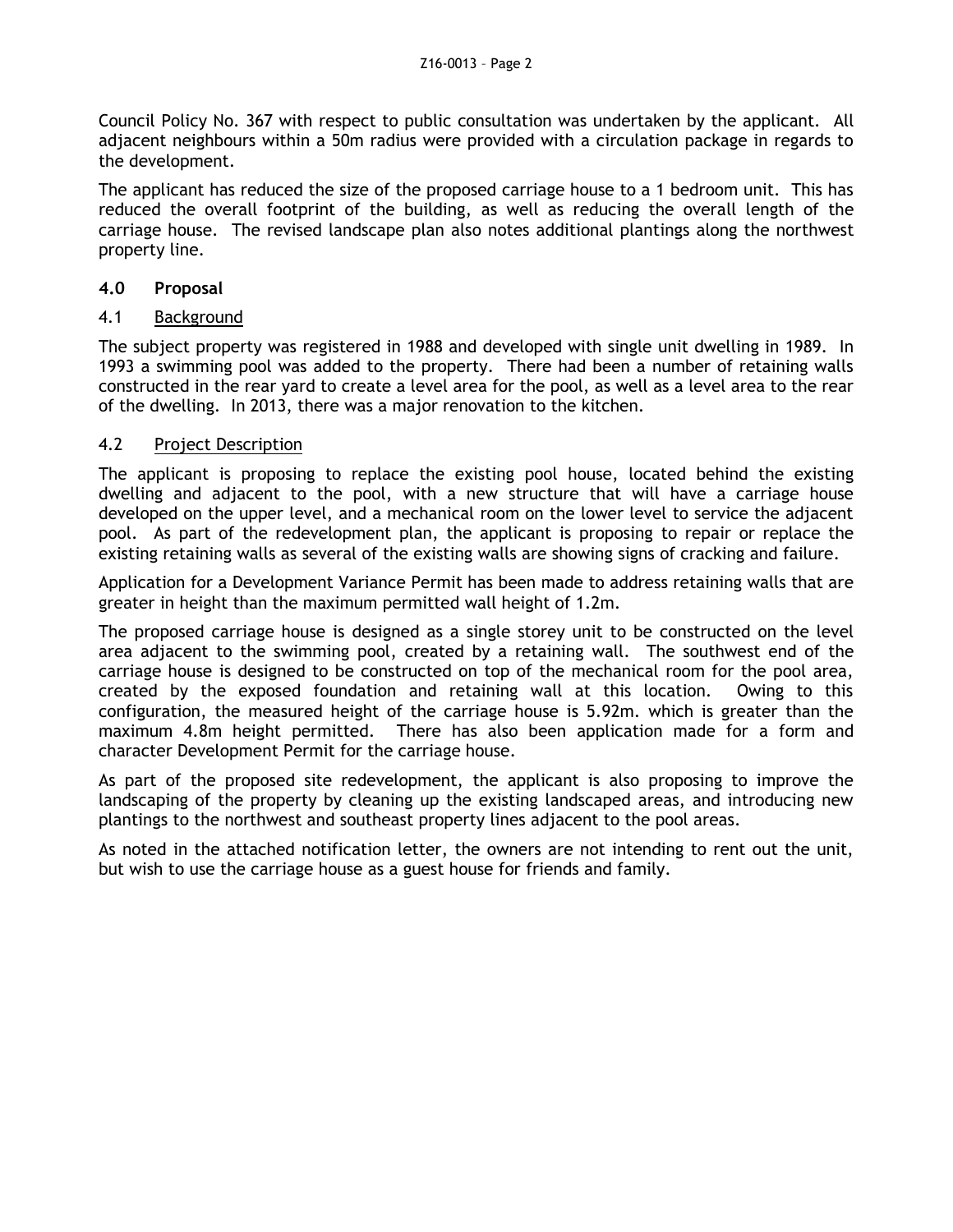# 4.3 Site Context

The subject property is located on the north side of Royal Pine Dr. The subject property has a gently sloped area adjacent to the road, and several level areas created by retaining walls. The remainder of the lot is steeply sloped up to Knox Mountain Park.

Adjacent land uses are as follows:

| <b>Orientation</b> | <b>Zoning</b>             | <b>Land Use</b>            |
|--------------------|---------------------------|----------------------------|
| North              | P3 - Parks and Open Space | Knox Mountain Park         |
| South East         | RU1 - Large Lot Housing   | Single Unit Housing        |
| South West         | RU1 - Large Lot Housing   | <b>Single Unit Housing</b> |
| North West         | RU1 - Large Lot Housing   | Single Unit Housing        |

**Subject Property Map:** 731 Royal Pine Dr.

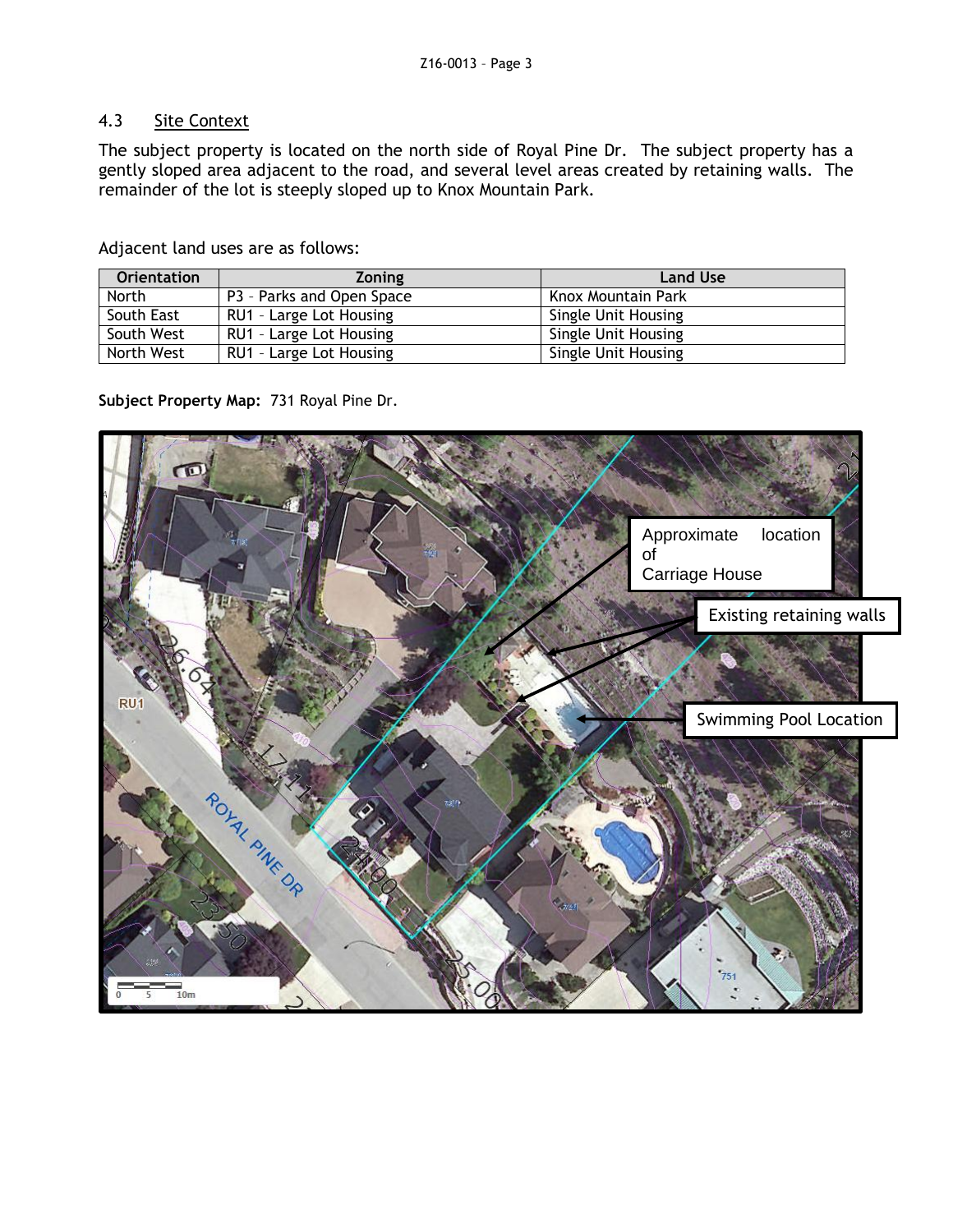#### 4.4 Zoning Analysis Table

| <b>Zoning Analysis Table</b>                                                                                   |                                   |                         |  |  |  |  |
|----------------------------------------------------------------------------------------------------------------|-----------------------------------|-------------------------|--|--|--|--|
| <b>CRITERIA</b>                                                                                                | <b>RU1c ZONE REQUIREMENTS</b>     | <b>PROPOSAL</b>         |  |  |  |  |
| <b>Existing Lot/Subdivision Regulations</b>                                                                    |                                   |                         |  |  |  |  |
| Minimum Lot Area                                                                                               | $550 \text{ m}^2$                 | $6,462 \text{ m}^2$     |  |  |  |  |
| Minimum Lot Width                                                                                              | 16.5 m                            | 24.0 m                  |  |  |  |  |
| Minimum Lot Depth                                                                                              | 30 m                              | 180 m                   |  |  |  |  |
|                                                                                                                | Development Regulations           |                         |  |  |  |  |
| <b>Maximum Site Coverage</b><br>(buildings)                                                                    | 40%                               | 7.4%                    |  |  |  |  |
| Maximum Site Coverage<br>(bldg, driveways and parking)                                                         | 50%                               | 8.2%                    |  |  |  |  |
| Site coverage carriage house                                                                                   | 20%                               | 1.2%                    |  |  |  |  |
| Floor area of carriage house                                                                                   | $100 \text{ m}^2$                 | $79.5 \text{ m}^2$      |  |  |  |  |
| % carriage house to dwelling                                                                                   | 75%                               | 28%                     |  |  |  |  |
| Setback to principal dwelling                                                                                  | 3 <sub>m</sub>                    | 6 m                     |  |  |  |  |
|                                                                                                                | <b>Carriage House Regulations</b> |                         |  |  |  |  |
| Max. Height                                                                                                    | 4.8 <sub>m</sub>                  | 05.92 m                 |  |  |  |  |
| Min. Side Yard (west)                                                                                          | $\overline{2.0}$ m                | 2.0 <sub>m</sub>        |  |  |  |  |
| Min. Side Yard (east)                                                                                          | 2.0 <sub>m</sub>                  | 5.4 <sub>m</sub>        |  |  |  |  |
| Min. Rear Yard (no lane)                                                                                       | m                                 | 40 m                    |  |  |  |  |
| Height (carriage house shall not<br>be higher than existing primary<br>dwelling unit)                          | 21/2 storey extg house            | 1 storey carriage house |  |  |  |  |
| <b>Other Regulations</b>                                                                                       |                                   |                         |  |  |  |  |
| Min. Parking Requirements                                                                                      | 3 stalls                          | 3 stalls                |  |  |  |  |
| Min. Private Open Space                                                                                        | $30 \text{ m}^2$                  | $+30 \text{ m}^2$       |  |  |  |  |
| Max. height retaining walls                                                                                    | 1.2m                              | Q2.3m                   |  |  |  |  |
| <b>Requested Variances</b>                                                                                     |                                   |                         |  |  |  |  |
|                                                                                                                |                                   |                         |  |  |  |  |
| <b>O</b> Indicates a requested variance to carriage house building height from 4.8m proposed to 5.97m proposed |                                   |                         |  |  |  |  |
| <sup>2</sup> Indicates a requested variance to retaining wall height from 1.2m permitted to 2.3m proposed.     |                                   |                         |  |  |  |  |

#### **5.0 Current Development Policies**

# 5.1 Kelowna Official Community Plan (OCP)

#### **Chapter 5: Development Process**

**Compact Urban Form.**<sup>1</sup> Develop a compact urban form that maximizes the use of existing infrastructure and contributes to energy efficient settlement patterns. This will be done by increasing densities (approximately 75 - 100 people and/or jobs located within a 400 metre walking distance of transit stops is required to support the level of transit service) through development, conversion, and re-development within Urban Centres (see Map 5.3) in particular and existing areas as per the provisions of the Generalized Future Land Use Map 4.1.

<sup>-</sup><sup>1</sup> City of Kelowna Official Community Plan, Policy 5.2.3 (Development Process Chapter).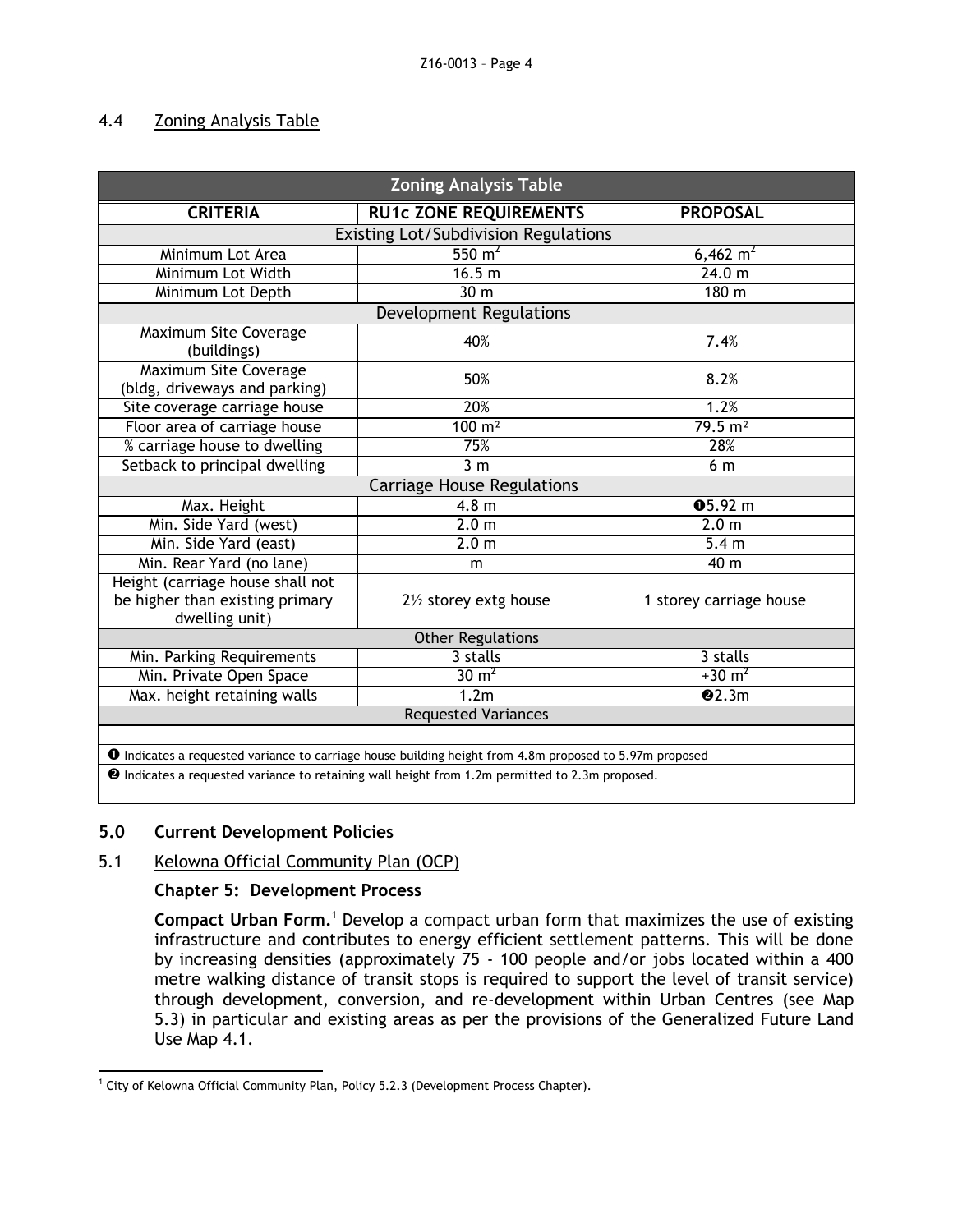Sensitive Infill.<sup>2</sup> Encourage new development or redevelopment in existing residential areas to be sensitive to or reflect the character of the neighbourhood with respect to building design, height and siting.

#### **6.0 Technical Comments**

#### 6.1 Building & Permitting Department

- 1) Development Cost Charges (DCC's) are required to be paid prior to issuance of any Building Permit(s)
- 2) A Building Code analysis is required for the structure at time of building permit applications, but the following items may affect the form and character of the building(s):
	- i. At least one door must open with a vertical hinge. (added to revised drawings)
- 3) A Geotechnical report is required to address the sub soil conditions and site drainage at time of building permit application.
- 4) Structural Engineering is required for retaining walls at time of permit application.
- 5) Full Plan check for Building Code related issues will be done at time of Building Permit applications. Please indicate how the requirements of Radon mitigation are being applied to this structure.

#### 6.2 Development Engineering Department

See attached Development Engineering memo dated March 16, 2016.

6.3 FortisBC Energy Inc. (Gas)

No concerns

6.4 FortisBC Inc. (Electric)

There are FortisBC Inc (Electric) ("FBC(E)") primary distribution facilities along Royal Pine Drive. The applicant is responsible for costs associated with any change to the subject property's existing service, if any, as well as the provision of appropriate land rights where required.

Otherwise, FBC(E) has no concerns with this circulation.

In order to initiate the design process, the customer must call 1-866-4FORTIS (1-866-436- 7847). It should be noted that additional land rights issues may arise from the design process but can be dealt with at that time, prior to construction.

#### 6.5 Fire Department

- Requirements of section 9.10.19 Smoke Alarms and Carbon Monoxide alarms of the BCBC 2012 are to be met.
- All units shall have a posted address on Royal Pine Dr. for emergency response
- Do not release BP until all life safety concerns are completed.

<sup>-</sup> $2$  City of Kelowna Official Community Plan, Policy 5.22.6 (Development Process Chapter).